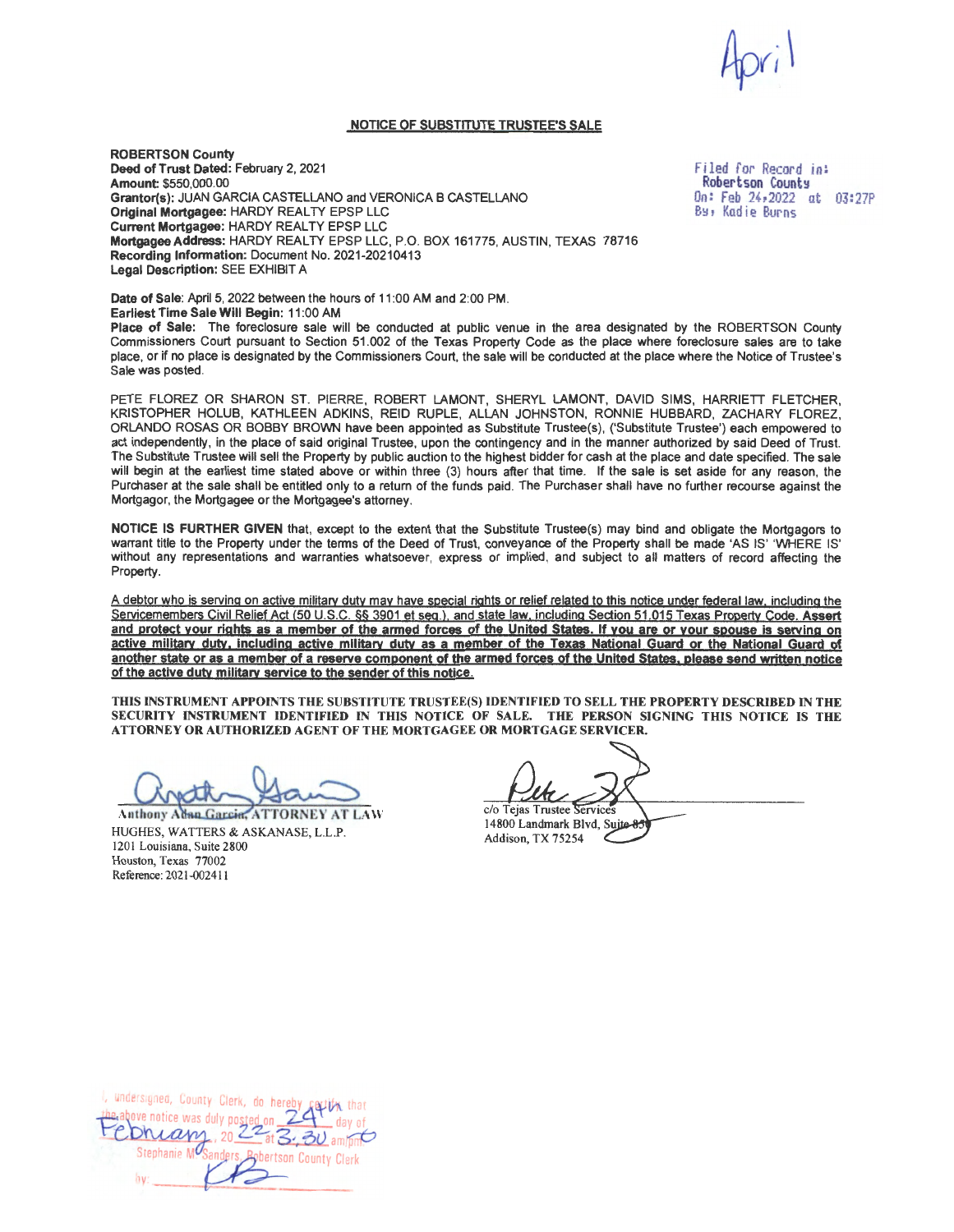## **EXHIBIT "A"**

## **TRACT 1:**

METES AND BOUNDS DESCRIPTION OF A 167.319 ACRE TRACT OF LAND LYING AND BEING SITUATED IN THE JAMES FARRIS SURVEY, ABSTRACT NO. 147, ROBERTSON COUNTY, TEXAS AND BEING ALL OF A CALLED 100 ACRE TRACT OF LAND AS DESCRIBED AS FIRST TRACT AND ALL OF A CALLED 67.18 ACRE TRACT OF LAND AS DESCRIBED AS SECOND TRACT IN A DEED TO JUAN G. CASTELLANO AND VERONICA B. CASTELLANO RECORDED IN VOLUME 636, PAGE 326 OF THE OFFlCIAL PUBLIC RECORDS OF ROBERTSON COUNTY, TEXAS (O.P.R.R.C.T.). SAID 167.319 ACRE TRACT BEING MORE PARTICULARLY DESCRIBED BY METES AND BOUNDS AS FOLLOWS:

BEGINNING AT A 1 INCH IRON PIPE FOUND ON THE SOUTHWEST LINE OF THE REMAINDER OF A CALLED 183.41 ACRE TRACT OF LAND AS DESCRIBED FN A DEED TO TERRY LYNN FRIER RHODES RECORDED IN VOLUME 554, PAGE 198 OF THE DEED RECORDS OF ROBERTSON COUNTY, TEXAS (D.R.R.C.T.) MARKING THE MOST EASTERLY NORTH CORNER OF SAID 67.18 ACRE TRACT AND THE MOST EASTERLY CORNER OF A CALLED 63.77 ACRE TRACT OF LAND AS DESCRIBED IN A DEED TO JAMIE STOWE, JAMES BROWN AND SUSAN BROWN RECORDED IN VOLUME 1419, PAGE 586 OF THE OFFICIAL PUBLIC RECORDS OF ROBERTSON COUNTY, TEXAS; FOR REFERENCE, AN AXLE FOUND MARKING A COMMON CORNER OF SAID REMAINDER OF 183.41 ACRE TRACT AND SAID 63.77 ACRE TRACT BEARS: N 32° 41' 11" WA DISTANCE OF 2,886.04 FEET AND A 1/2 INCH IRON ROD FOUND AT THE OCCUPIED COMMON CORNER OF A CALLED 47.97 ACRE TRACT OF LAND AS DESCRIBED IN A DEED TO CARRIE CALLEY FRONEK RECORDED IN VOLUME 1195, PAGE 713 OF THE OFFICIAL PUBLIC RECORDS OF ROBERTSON COUNTY, TEXAS AND A CALLED 82.480 ACRE TRACT OF LAND AS DESCRIBED IN A DEED TO HAI THANH VO AND WIFE, MY HANH T BUl RECORDED IN VOLUME 1404, PAGE 661 OF THE OFFICIAL PUBLIC RECORDS OF ROBERTSON COUNTY, TEXAS BEARS; S 44° 07' 23" E A DISTANCE OF 69.52 FEET; BEARING SYSTEM SHOWN HEREIN IS BASED ON THE TEXAS STATE PLANE CENTRAL ZONE GRID NORTH AS ESTABLISHED FROM GPS OBSERVATION USING THE LEICA SMARTNET NAD83 (NA201 l) EPOCH MULTI-YEAR CORS SOLUTION 2 (MYCS2); DlSTANCES SHOWN HEREIN ARE GRID DISTANCES UNLESS OTHERWISE NOTED, AREAS SHOWN AS "MEASURED" ARE CALCULATED FROM GRID DISTANCES, TO DETERMINE SURF ACE DISTANCES, NOT SURFACE AREAS, MULTIPLY BY A COMBINED SCALE FACTOR OF l.00013260284769 (CALCULATED USING GEOID12B);

THENCE: S 32° 46' 05" E ALONG THE NORTHEAST LINE OF SAID 100 ACRE TRACT AND SAID 67.18 ACRE TRACT FOR A DISTANCE OF 2,067.66 FEET (DEED CALL: S 30° E - 2,051 .92 FEET [738.69 VARAS], 636/326, O.P.R.R.C.T.) TO A POINT IN THE FENCED ROADWAY OF W. BOONE PRAIRIE ROAD ON THE SOUTHEAST LINE OF THE JAMES FARRIS SURVEY MARKING THE EAST CORNER OF SAID 100 ACRE TRACT AND THE SOUTH CORNER OF SAID 47.97 ACRE TRACT; FOR REFERENCE, A 1/2 INCH IRON ROD

Page | 18 - Deed of Trust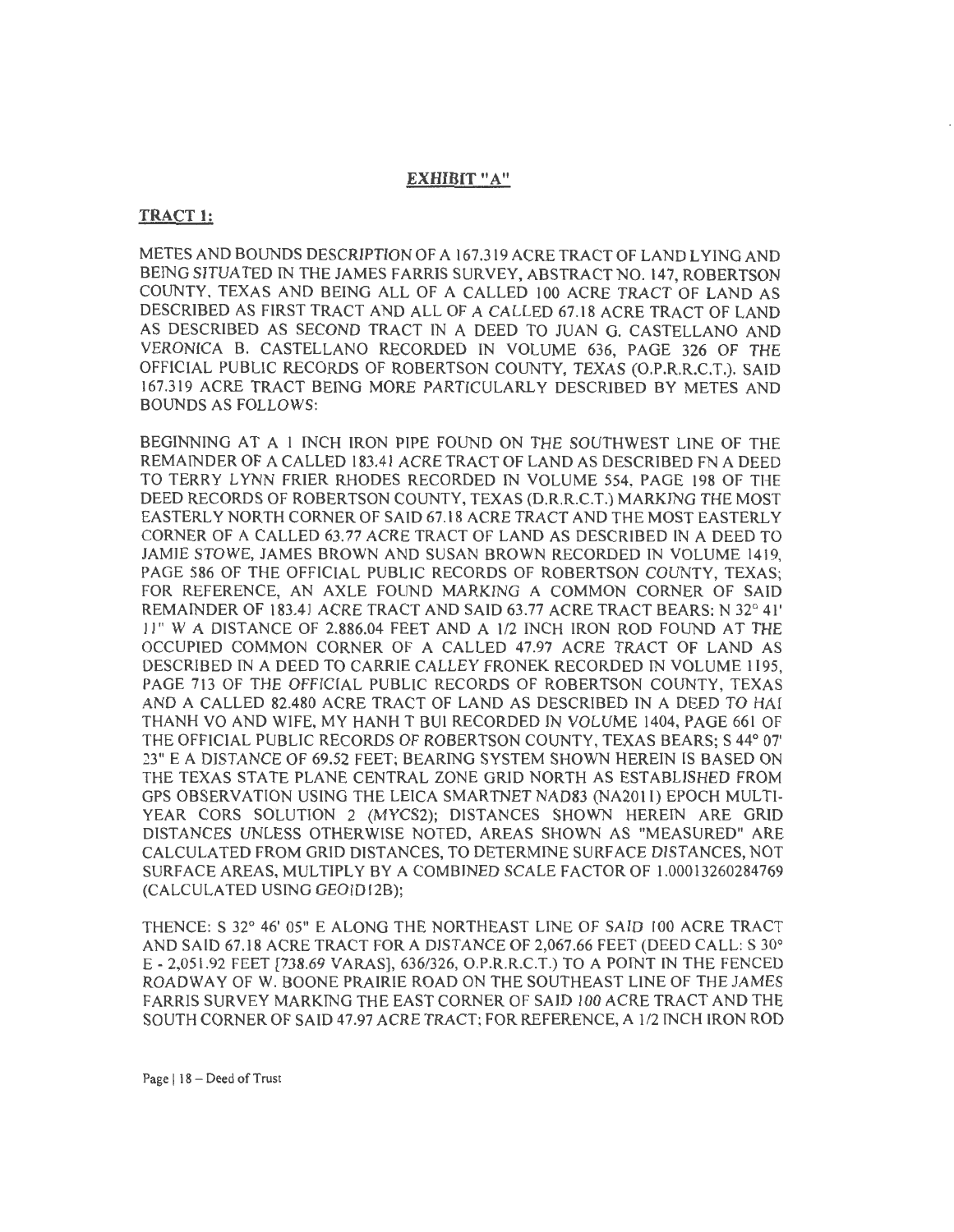FOUND ON THE NORTHWEST SIDE OF W. BOONE PRAIRIE ROAD BEARS: N 32° 22' 33" WA DISTANCE OF 25.49 FEET;

THENCE: S 57° 32' 58" W ALONG THE SOUTHEAST LINE OF SAID 100 ACRE TRACT AND THE JAMES FARRIS SURVEY, CROSS AN EXISTING FENCE ON THE NORTHWEST SIDE OF W. BOONE PRAIRIE ROAD AT 1,069.22 FEET, FOR A TOTAL DISTANCE OF 1,274.75 FEET (DEED CALL BEARING: S 60° W, 636/326,O.P.R.R.C.T.) TO Al/2 INCH IRON ROD FOUND MARKING THE WEST CORNER OF A CALLED 47.00 ACRE TRACT OF LAND AS DESCRIBED IN A DEED TO MARGARET ELLEN JOHNSON SPANGLE RECORDED IN VOLUME 745. PAGE 508 OF THE OFFICIAL PUBLIC RECORDS OF ROBERTSON COUNTY, TEXAS;

THENCE: S 57° 30' 12" W CONTINUING ALONG SAID SOUTHEAST LINE FOR A DISTANCE OF 1,559.28 FEET (DEED CALL BEARING: S 60° W, 636/326, O.P.R.R.C.T.) TO A 1 INCH IRON ROD FOUND MARKING THE SOUTH CORNER OF SAID 100 ACRE TRACT AND THE EAST CORNER OF A CALLED 173.117 ACRE TRACT OF LAND AS DESCRIBED IN A DEED TO SHAARON MORGAN TOWNS RECORDED IN VOLUME 857, PAGE 791 OF THE OFFICIAL PUBLIC RECORDS OF ROBERTSON COUNTY, TEXAS;

THENCE: N 32° 21' 50" W ALONG THE NORTHEAST LINE OF SAID 173.117 ACRE TRACT, PASS A 5/8 INCH IRON ROD FOUND MARKING THE COMMON CORNER OF SAID 100 ACRE TRACT AND SAID 67.18 ACRE TRACT AT 1,528.25 FEET, FOR A TOTAL DISTANCE OF 1,560.99 FEET (DEED CALL BEARING: N 30° W, 636/326, O.P.R.R.C.T.)(DEED CALL: N 29° 40' 30" W - 1,561.31 FEET, 857/791, O.P.R.R.C.T.) TO A 5/8 INCH IRON ROD WITH CAP STAMPED 'RPLS 2547' FOUND MARKING THE NORTH CORNER OF SAID 173.117 ACRE TRACT AND THE EAST CORNER OF A CALLED 153.346 ACRE TRACT OF LAND AS DESCRIBED IN A DEED TO FRED EDWARD MlZENMAYER AND PATSY MORGAN MIZENMAYER RECORDED IN VOLUME 1204, PAGE 762 OF THE OFFICIAL PUBLIC RECORDS OF ROBERTSON COUNTY, TEXAS;

THENCE: N 32° 22' 44" W ALONG THE COMMON LINE OF SAID 67.18 ACRE TRACT AND SAID 153.346 ACRE TRACT FOR A DISTANCE OF 1,314.94 FEET (DEED CALL BEARING: N 30° W, 636/326, O.P.R.R.C.T.)(DEED CALL: N 29° 40' 30" W - 1,315.09 FEET, 1204/762, O.P.R.R.C.T.) TO A 3/4 INCH IRON PIPE FOUND MARKING THE WEST CORNER OF SAID 67.18 ACRE TRACT, THE NORTH CORNER OF SAID 153.346 ACRE TRACT, THE EAST CORNER OF A CALLED 162.182 ACRE TRACT OF LAND AS DESCRIBED IN A DEED TO RANDY R. MITCHELL AND WIFE, KELLY A. MITCHELL RECORDED IN VOLUME 777, PAGE 447 OF THE OFFICIAL PUBLIC RECORDS OF ROBERTSON COUNTY, TEXAS AND THE SOUTH CORNER OF A CALLED 72.37 ACRE TRACT OF LAND AS DESCRIBED IN A DEED TO VL1 POULTRY FARM, LLC RECORDED IN VOLUME 1386, PAGE 623 OF THE OFFICIAL PUBLIC RECORDS OF ROBERTSON COUNTY, TEXAS;

THENCE: N 56° 53' 24" E ALONG THE COMMON LINE OF SAID 67.18 ACRE TRACT AND SAID 72.37 ACRE TRACT FOR A DISTANCE OF 1,764.06 FEET (DEED CALL: N 60° E - 1,763.89 FEET [635 VARAS], 636/326,0.P.R.R.C.T.)(DEED CALL: N 58° 50' 54"E-l,762.72

Page | 19 - Deed of Trust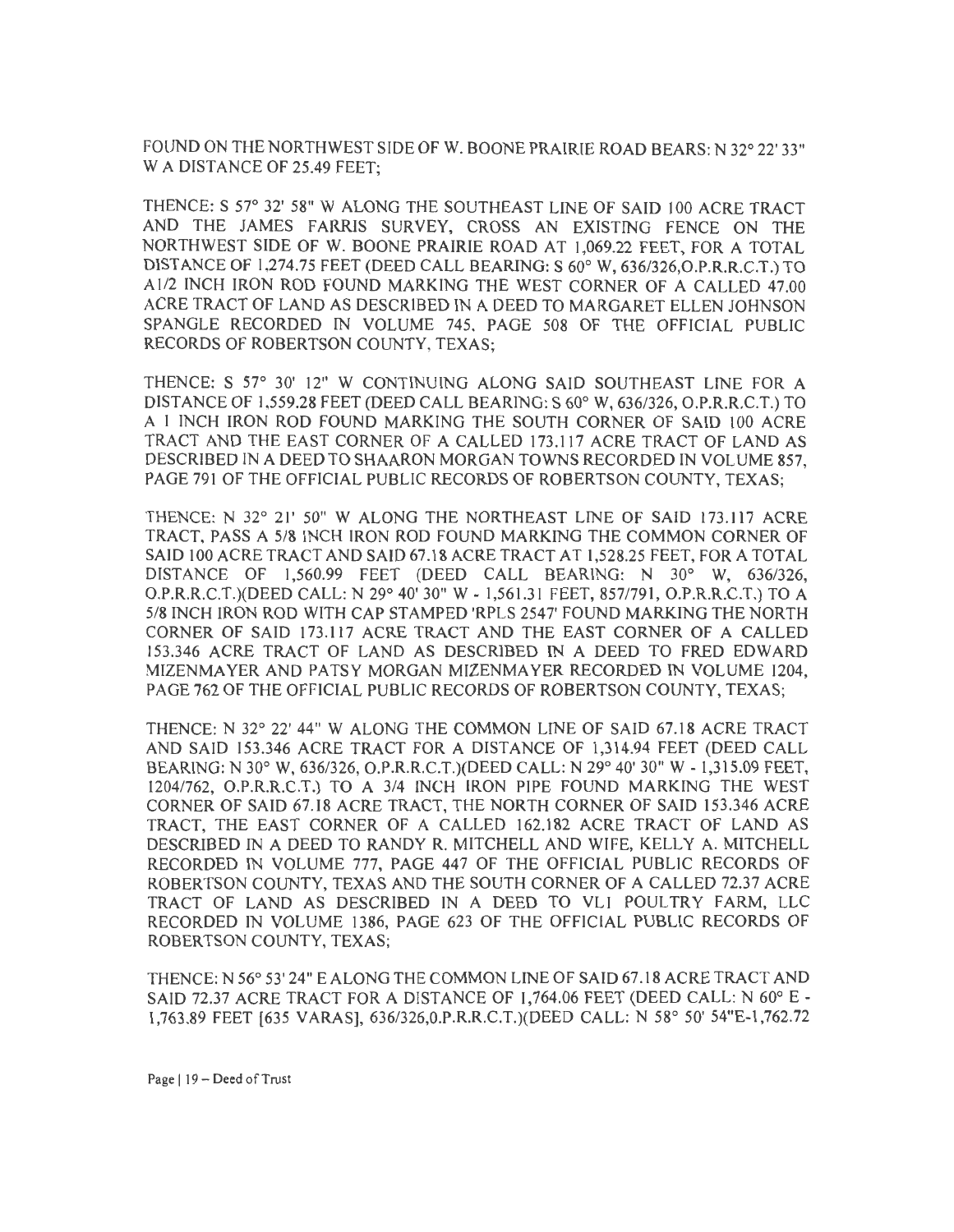FEET, 1419/586,O.P.R.R.C.T.) TO A 5/8 INCH IRON ROD WITH CAP STAMPED 'RPLS 2547' FOUND ON THE SOUTHWEST LINE OF SAID 63.77 ACRE TRACT (1419/586) MARKING THE MOST WESTERLY NORTH CORNER OF SAID 67.18 ACRE TRACT; FOR REFERENCE, Al/2 INCH IRON PIPE FOUND MARKING THE MOST EASTERLY CORNER OF SAID 72.37 ACRE TRACT BEARS: N 57° 38' 21" E A DISTANCE OF 33.15 FEET (TOTAL DEED CALL: N 59° 26' 58" E- 1,797.44 FEET, 1386/623, O.P.R.R.C.T.);

THENCE: S 32° 42' 38" E ALONG THE COMMON LINE OF SAID 67.18 ACRE TRACT AND SAID 63.77 ACRE TRACT FOR A DISTANCE OF 829.56 FEET (DEED CALL: S 30° E - 825 FEET [297 VARAS], 636/326, O.P.R.R.C.T.)(DEED CALL: S 30° 46' 09" E - 832.84 FEET, 1419/586, O.P.R.R.C.T.) TO A l INCH IRON PIPE FOUND MARKING THE SOUTH CORNER OF SAID 63.77 ACRE TRACT;

THENCE: N 57° 25' 46" E CONTINUING ALONG THE COMMON LINE OF SAID 67.18 ACRE TRACT AND SAID 63. 77 ACRE TRACT FOR A DISTANCE OF 1,050.87 FEET (DEED CALL: N 30° E - 1,050 FEET [378 VARAS], 636/326, O.P.R.R.C.T.)(DEED CALL: N 59° 13' 51" E - 1,050.47 FEET, 1419/586, O.P.R.R.C.T.) TO THE POINT OF BEG1NNING CONTAINING 167.319 ACRES OF LAND AS MEASURED BY GRID DISTANCES, MORE OR LESS, AS SURVEYED ON THE GROUND JANUARY 2021.

## **TRACT 2:**

METES AND BOUNDS DESCRIPTION OF A 70.882 ACRE TRACT OF LAND LYING AND BEING SITUATED IN THE WILLIAM SMITH SURVEY, ABSTRACT NO. 341 AND THE HOWARD F. THORNTON SURVEY, ABSTRACT NO. 352, ROBERTSON COUNTY, TEXAS AND BEING ALL OF A CALLED 28.591 ACRE TRACT OF LAND AS DESCRIBED AS FIRST TRACT ALL OF A CALLED 36.478 ACRE TRACT OF LAND AS DESCRIBED AS SECOND TRACT, AND THE REMAINDER OF A CALLED 25.81 ACRE TRACT AS DESCRIBED AS THIRD TRACT lN A DEED TO JUAN G. CASTELLANO AND WIFE, VERONICA BONNE CASTELLANO RECORDED IN VOLUME 545, PAGE 364 OF THE DEED RECORDS OF ROBERTSON COUNTY, TEXAS (D.R.R.C.T.).

SAID 70.882 ACRE TRACT BEING MORE PARTICULARLY DESCRIBED BY METES AND BOUNDS AS FOLLOWS:

BEGINNING AT A 5/8 INCH IRON ROD FOUND ON THE COMMON LINE OF SAID SMITH AND THORNTON SURVEYS AND THE NORTHEAST LINE OF A CALLED 10.35 ACRE TRACT OF LAND AS DESCRIBED IN A DEED TO CHARLES FRANK BUNYARD, JR. RECORDED IN VOLUME 1355, PAGE 134 OF THE OFFICIAL PUBLIC RECORDS OF ROBERTSON COUNTY, TEXAS (O.P.R.R.C.T.) MARKING THE NORTHWEST CORNER OF SAID REMAINDER OF 25.81 ACRE TRACT AND THE SOUTHWEST CORNER OF SAID 36.478 ACRE TRACT; BEARING SYSTEM SHOWN HEREIN IS BASED ON THE TEXAS STATE PLANE CENTRAL ZONE GRID NORTH AS ESTABLISHED FROM GPS OBSERVATION USING THE LEICA SMARTNET NAD83 (NA2011) EPOCH MULTI-YEAR CORS SOLUTION 2 (MYCS2); DISTANCES SHOWN HEREIN ARE GRID DISTANCES UNLESS OTHER WISE NOTED, AREAS SHOWN AS "MEASURED" ARE CALCULATED

Page | 20 - Deed of Trust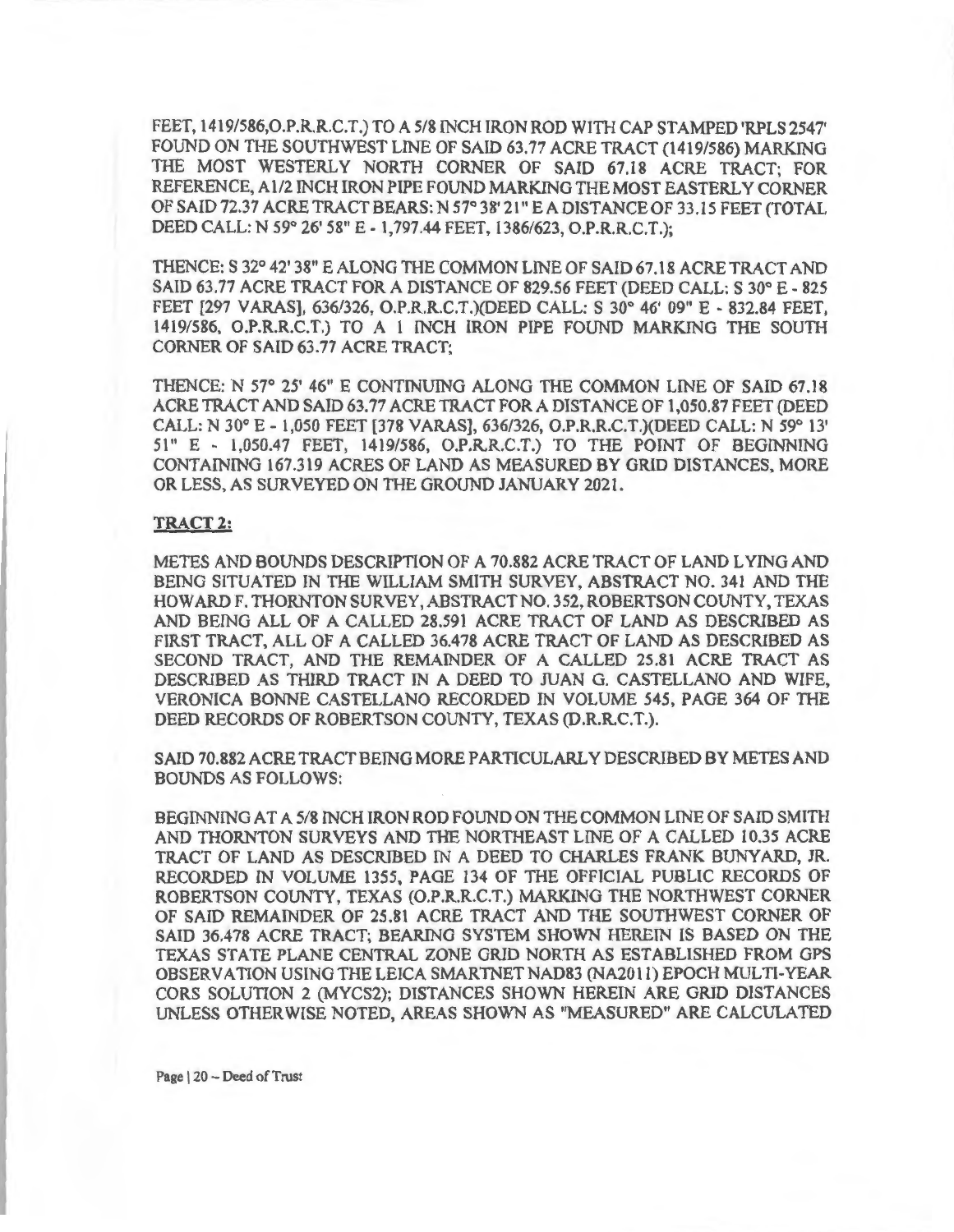FROM GRID DlSTANCES, TO DETERMINE SURFACE DISTANCES, NOT SURFACE AREAS, MULTIPLY BY A COMBINED SCALE FACTOR OF 1.00012881839795 (CALCULATED USING GEOID12B);

THENCE: N 31° 57' 36" W ALONG THE COMMON LINE OF SAID 36.478 ACRE TRACT AND SAID 10.35 ACRE TRACT FOR A DISTANCE OF 352.35 FEET (DEED CALL: N 32° 01' 19" W - 352.38 FEET, 1355/134, O.P.R.R.C.T.) TO A 1/2 INCH IRON ROD FOUND MARKING THE NORTH CORNER OF SAID 10.35 ACRE TRACT AND THE EAST CORNER OF A CALLED 5.27 ACRE TRACT OF LAND AS DESCRIBED IN A DEED TO BILL CARTWRIGHT AND WIFE CAROL CARTWRIGHT RECORDED IN VOLUME 1050, PAGE 381 OF THE OFFICIAL PUBLIC RECORDS OF ROBERTSON COUNTY, TEXAS;

THENCE: N 31° 38' 20" W ALONG THE COMMON LINE OF SAID 36.478 ACRE TRACT AND SAID 5.27 ACRE TRACT FORADISTANCE OF 448.26 FEET (DEED CALL: N31° 18' 57" W-448.21 FEET, 1050/381 , O.P.R.R.C.T.) TO A 1/2 INCH IRON ROD FOUND MARKING THE NORTH CORNER OF SAID 5.27 ACRE TRACT AND THE EAST CORNER OF A CALLED 297.83 ACRE TRACT OF LAND AS DESCRIBED IN A DEED TO B. W. CARTWRIGHT AND WlFE, CAROL CARTWRIGHT RECORDED IN VOLUME 872, PAGE 132 OF THE OFFICIAL PUBLIC RECORDS OF ROBERTSON COUNTY, TEXAS;

THENCE: N 30° 47' 39" W ALONG THE COMMON LINE OF SAID 36.478 ACRE TRACT AND SAID 297.83 ACRE TRACT FOR A DISTANCE OF 934.02 FEET (DEED CALL: N 28° 24' 18" W -934.18 FEET, 872/132,0.P.R.R.C.T.) TO A 1/2 INCH IRON ROD FOUND;

THENCE: N 30° 56' 49" W CONTINUING ALONG SALO COMMON LINE FOR A DISTANCE OF 1,763.16 FEET (DEED CALL: N 28° 34' 10" W- 1,763.49 FEET, 872/132, O.P.R.R.C.T.) TO A 1/2 INCH IRON ROD FOUND ON THE SOUTHEAST LINE OF A CALLED 139.594 ACRE TRACT OF LAND AS DESCRIBED fN A DEED TO BREMOND RANCH TRUST RECORDED IN VOLUME 1127, PAGE 317 OF THE OFFJCIAL PUBLIC RECORDS OF ROBERTSON COUNTY, TEXAS MARKING THE MOST EASTERLY NORTH CORNER OF SAID 297.83 ACRE TRACT;

THENCE: N 59° 24' 37" E ALONG THE SOUTHEAST LINE OF SAID 139.594 ACRE TRACT FOR A DISTANCE OF 58.99 FEET TO THE CENTERLINE OF LITTLE SANDY CREEK;

THENCE: ALONG THE CENTERLINE OF LITTLE SANDY CREEK, BEING THE NORTHEAST LINE OF SAID 139.594 ACRE TRACT AND THE SOUTHWEST LINE OF SAID 36.478 ACRE TRACT AND SAID 28.591 ACRE TRACT, FOR THE FOLLOWING CALLS:

N 79° 25' 52" W FOR A DISTANCE OF 11 l.9 l FEET;

S 81° 27' 47" W FOR A DISTANCE OF 39.90 FEET;

N 41° 21' 26" W FOR A DISTANCE OF 92.33 FEET;

Page  $|21 - \text{Dead of Trust}$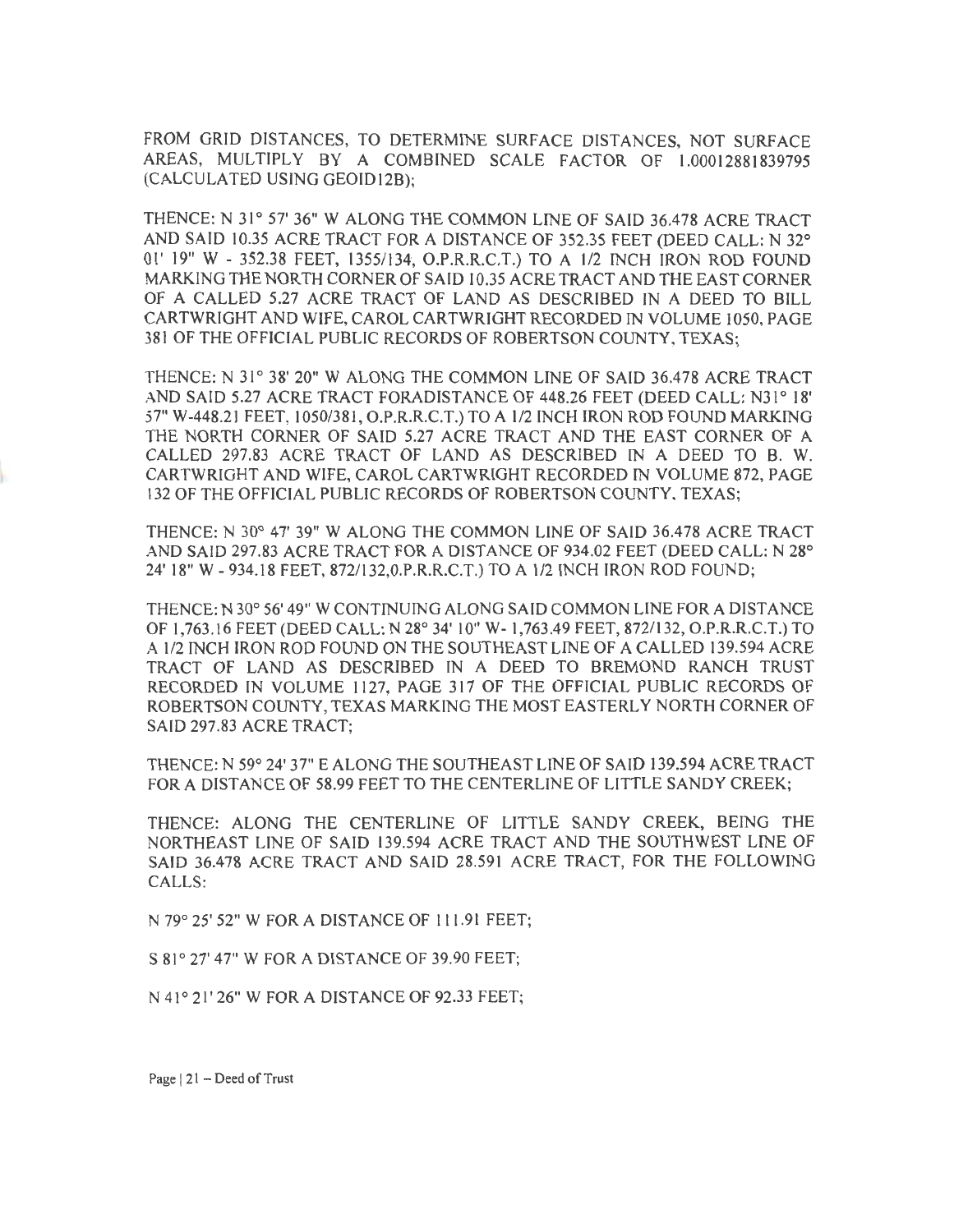N 05° 28' 14" W FOR A DISTANCE OF 41.52 FEET; N 54° 42' 02" E FOR A DISTANCE OF 12.17 FEET; N 01° 52' 30" E FOR A DISTANCE OF 16.33 FEET; N 28° 37' 21" W FOR A DISTANCE OF 29.59 FEET; S 89° 55' 19" W FOR A DISTANCE OF 39 .29 FEET; S 13° 53' 01" W FOR A DISTANCE OF 92.65 FEET; S 51° 10' 44" W FOR A DISTANCE OF 36.37 FEET; 70° 04' 44" W FOR A DISTANCE OF 35.99 FEET; S 88° 54' 09" W FOR A DISTANCE OF 85.59 FEET; N 54° 54' 55" W FOR A DISTANCE OF 175.68 FEET; N 48° 18' 26" W FORA DISTANCE OF 177.35 FEET; N 04° 44' 54" W FOR A DISTANCE OF 119.06 FEET· N 21° 00' 38" E FOR A DISTANCE OF 204.76 FEET; N 05° 28' 58" E FOR A DISTANCE OF 95 .54 FEET; N 00° 04' 29" W FOR A DISTANCE OF 128. 79 FEET: N 73° 03' 49" W FOR A DISTANCE OF 125.37 FEET;

S 78° 10' 13" W FOR A DISTANCE OF 74.19 FEET;

N 39° 01' 03" W FOR A DISTANCE OF 92.19 FEET;

N 33° 15' 19" W FORA DISTANCE OF 152.10 FEET;

N 02° 43' 40" E FOR A DISTANCE OF 101.29 FEET;

N 22° 18' 47" W FOR A DISTANCE OF 92.22 FEET TO THE NORTHWEST LINE OF THE WILUAM SMITH SURVEY AND THE SOUTHEAST LINE OF THE JOSHUA HUDSON SURVEY, A-190, BEING THE SOUTHEAST LINE OF A CALLED 112.053 ACRE TRACT OF LAND AS DESCRIBED IN A DEED TO JOHN LEW ANDOWSKI RECORDED IN VOLUME 664, PAGE 476 OF THE OFFICIAL PUBLIC RECORDS OF ROBERTSON COUNTY, TEXAS MARKING THE NORTHWEST CORNER OF SAID 28.591 ACRE TRACT

Page | 22 - Deed of Trust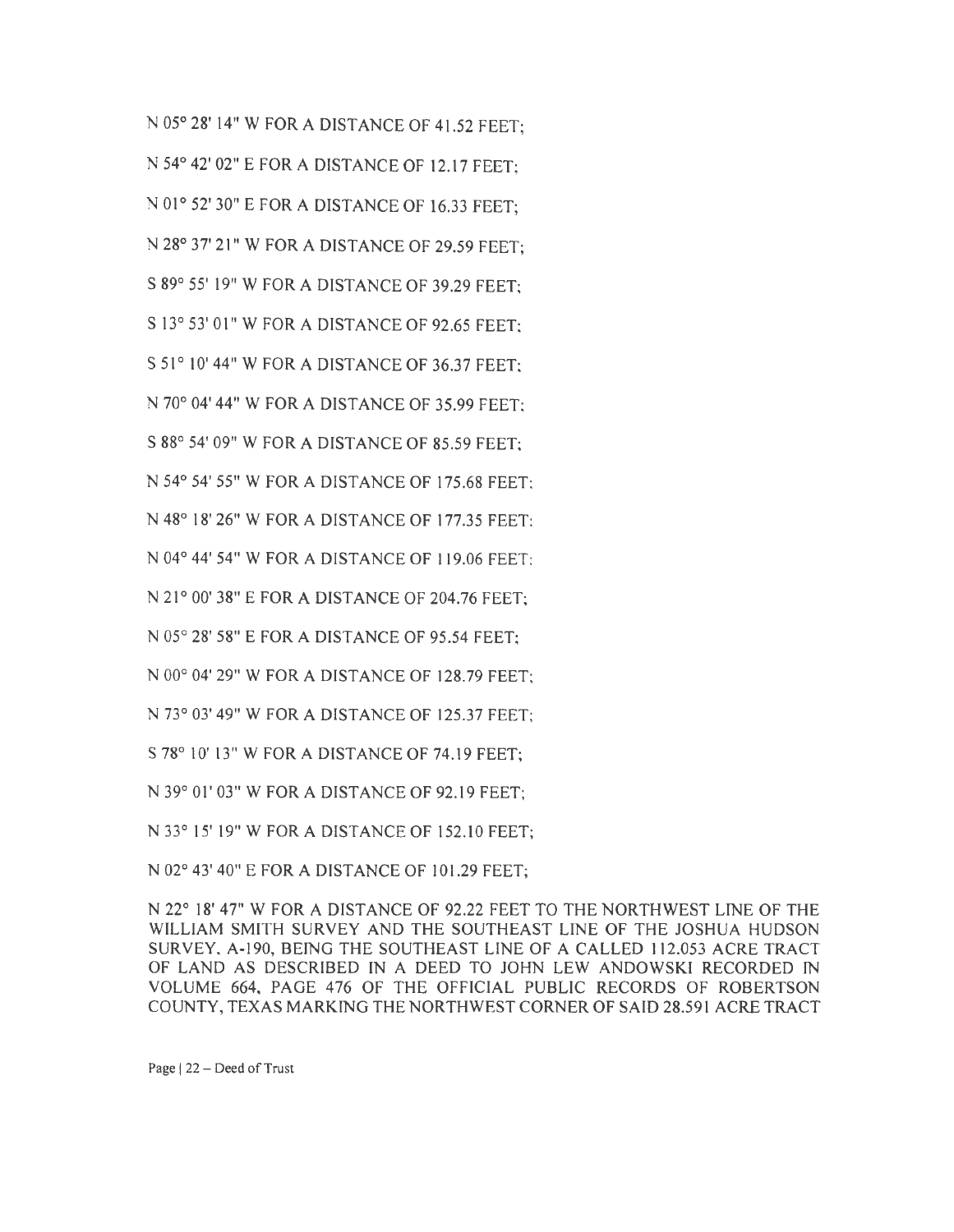AND THE MOST NORTHERLY EAST CORNER OF SAID 139.594 ACRE TRACT; FOR REFERENCE, THE SOUTH CORNER OF SAID 112.053 ACRE TRACT BEARS: S 57° 44' 10" W A DISTANCE OF 899.80 FEET (DEED CALL BEARING: S 60° W, 664/476, O.P.R.R.C.T.), FROM WHICH A 1/2 INCH IRON ROD FOUND ON THE SOUTHWEST LINE OF SAID 112.053 ACRE TRACT BEARS: N 32° 15' 50" WA DISTANCE OF 2,814.84 FEET (DEED CALL BEARING: N 30° W, 664/476, O.P.R.R.C.T.);

THENCE: N 57° 44' 10" E ALONG THE COMMON LINE OF SAID 112.053 ACRE TRACT AND SAID 28.591 ACRE TRACT, BEING THE COMMON LINE OF SAID SMJTH AND HUDSON SURVEYS, PASS A 1/2 INCH IRON ROD WITH PLASTIC CAP STAMPED 'KERR 4502' SET ON THE NORTHEAST SIDE OF LITTLE SANDY CREEK AT 36.39 FEET PASS THE EAST CORNER OF SAID 112.053 ACRE TRACT AND THE SOUTH CORNER OF A CALLED 97.211 ACRE TRACT OF LAND AS DESCRIBED IN A DEED TO JOHN LEW ANDOWSKI RECORDED IN VOLUME 1397, PAGE 623 OF THE OFFICIAL PUBLIC RECORDS OF ROBERTSON COUNTY, TEXAS, PASS ANOTHER 1/2 INCH lRON ROD WITH PLASTIC CAP STAMPED 'KERR 4502' SET ON THE SOUTHWEST SIDE OF A CREEK AT 871.26 FEET, FOR A TOTAL DISTANCE OF 888.18 FEET (DEED CALL BEARlNG: N 60° E, 664/476 AND 1397/623, O.P.R.R.C.T.) TO THE CENTERLINE OF SAID CREEK MARKING THE NORTH CORNER OF SAID 28.591 ACRE TRACT AND THE MOST NORTHERLY WEST CORNER OF A CALLED 123.70 ACRE TRACT OF LAND AS DESCRIBED IN A DEED TO BB BEACH LLC RECORDED IN VOLUME 1390, PAGE 52 OF THE OFFICIAL PUBLIC RECORDS OF ROBERTSON COUNTY, TEXAS; FOR REFERENCE, A 1/2 INCH IRON ROD FOUND MARKING THE EAST CORNER OF SAID 97.2 11 ACRE TRACT BEARS: N 57° 44' 10" EA DISTANCE OF 1,364.58 FEET;

THENCE: ALONG THE CENTERLINE OF SAID CREEK, BEING THE NORTHEAST LINE OF SAID 28.591 ACRE TRACT AND THE SOUTHWEST LINE OF SAID 123.70 ACRE TRACT, FOR THE FOLLOWING CALLS:

S 59° 58' 32" E FORA DISTANCE OF 107.78 FEET;

S 47° 05' 39" E FOR A DISTANCE OF 96.95 FEET;

S 09° 24' 15" E FOR A DISTANCE OF 85.05 FEET;

S 45° 23' 3 I" E FOR A DISTANCE OF 60.19 FEET;

S 20° 13' 13" E FOR A DISTANCE OF 24.03 FEET;

S 06° 20' 08" W FOR A DISTANCE OF 67.59 FEET;

S 26° 07' 14" E FOR A DISTANCE OF 120.44 FEET;

S 58° 12' 29" E FOR A DISTANCE OF 124.08 FEET;

S 04° 34' 28" E FOR A DISTANCE OF 261.86 FEET;

Page | 23 - Deed of Trust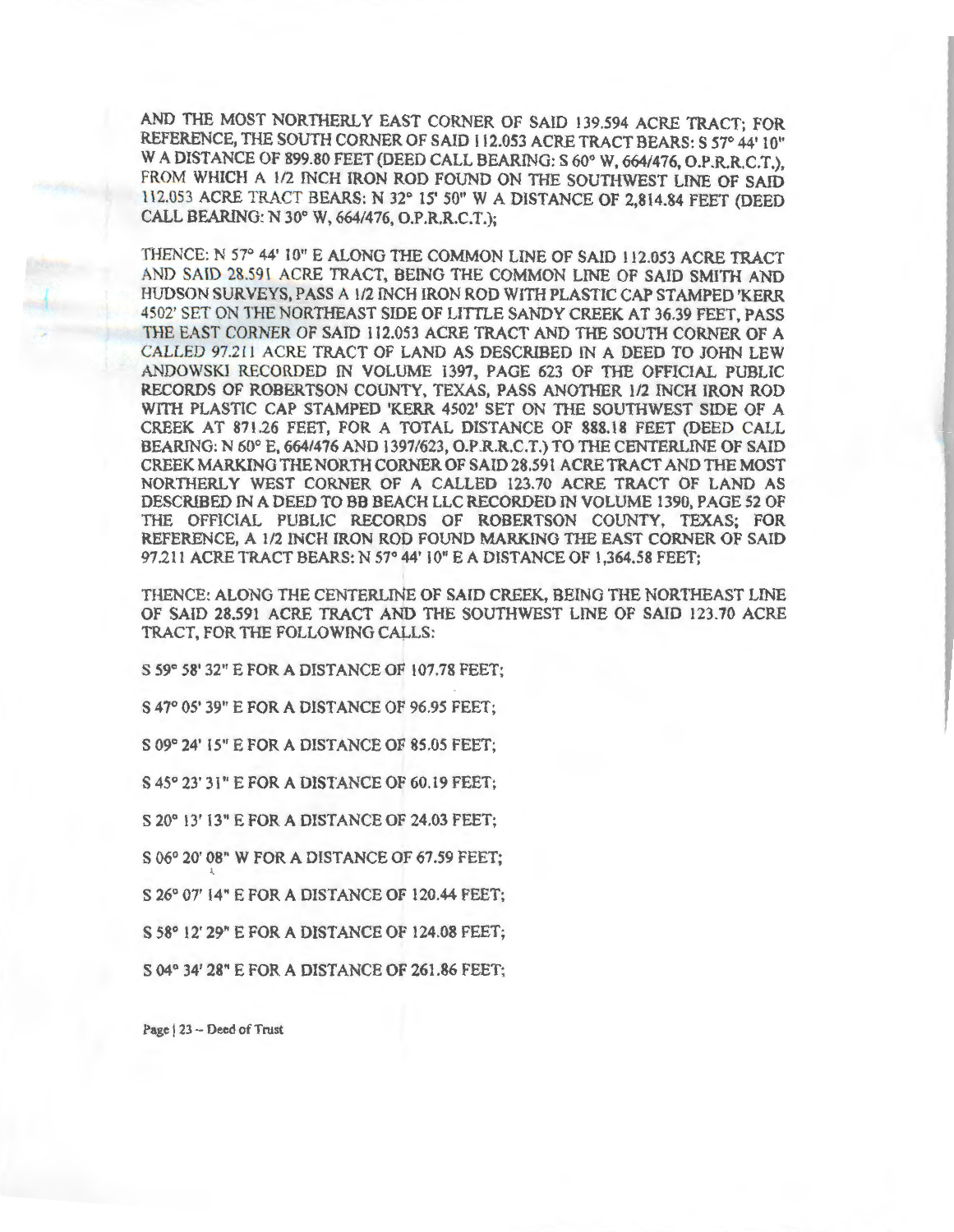S 09° 30' 08" E FOR A DISTANCE OF 346.36 FEET;

S 28° 48' 02" W FOR A DISTANCE OF 128.17 FEET;

S 43° 43' 58" W FOR A DISTANCE OF 28.68 FEET TO THE NORTH CORNER OF SAID 36.478 ACRE TRACT;

THENCE: S 31° 26' 57" E ALONG THE COMMON LINE OF SAID 36.478 ACRE TRACT AND SAID 123.70 ACRE TRACT, PASS A 1/2 INCH IRON ROD WITH PLASTIC CAP STAMPED 'KERR4502' SET ON THE SOUTH SIDE OF SAID CREEK AT 33.82 FEET, PASS ANOTHER 1/2 INCH IRON ROD WITH PLASTIC CAP STAMPED 'KERR 4502' SET AT 3,686.91 FEET, FOR A TOTAL DISTANCE OF 3,815.58 FEET (DEED CALL: S 31 ° 29' 18" E - 3,836.83 FEET, 545/364, D.R.R.C.T.) TO A POINT ON THE COMMON LINE OF SAID SMITH AND THORNTON SURVEYS MARKING THE EAST CORNER OF SAID 36.478 ACRE TRACT, THE SOUTH CORNER OF SAID 123.70 ACRE TRACT, THE NORTH CORNER OF SAID REMAINDER OF 25.81 ACRE TRACT AND THE MOST NORTHERLY WEST CORNER OF A CALLED 53.40 ACRE TRACT OF LAND AS DESCRIBED IN A DEED TO CODY BEASLEY RECORDED IN VOLUME 1395, PAGE 297 OF THE OFFICIAL PUBLIC RECORDS OF ROBERTSON COUNTY, TEXAS;

THENCE: S 18° 32' 27" E ALONG THE WEST LINE OF SAID 53.40 ACRE TRACT, PASS A l/2 INCH lRON ROD WITH PLASTIC CAP STAMPED 'KERR 4502' SET AT 43.37 FEET, PASS A 3 INCH IRON PIPE FENCE CORNER POST FOUND ON THE FENCED NORTH SIDE OF BOYD ROAD MARKING A WEST CORNER OF SAID 53.40 ACRE TRACT AT 742.24 FEET (DEED CALL: S 16° 35' 55" E -742.12 FEET, 1395/297, O.P.R.R.C.T.), FOR A TOTAL DISTANCE OF 769.88 FEET TO THE SOUTHEAST CORNER OF SAID REMAINDER OF 25.81 ACRE TRACT;

THENCE: ALONG THE SOUTH LINE OF SAID REMAINDER OF 25.81 ACRE TRACT FOR THE FOLLOWING CALLS:

S 37° 56' 09" W FOR A DISTANCE OF 8.28 FEET (DEED CALL BEARING: S 37° 52' 12" W 545/364, D.R.R.C.T.);

S 76° 58' 34" W FOR A DISTANCE OF 198.05 FEET (DEED CALL: S 76° 54' 37" W - 66.82 FEET, 545/364, D.R.R.C.T.);

S 60° 07' 49" W FOR A DISTANCE OF 66.81 FEET (DEED CALL: S 60° 03' 52" W - 66.82 FEET, 545/364, D.R.R.C.T.) TO THE SOUTHWEST CORNER OF SAID REMAINDER OF 25.81 ACRE TRACT;

THENCE: N 31° 25' 13" W ALONG THE SOUTHWEST LINE OF SAID REMAINDER OF 25.81 ACRE TRACT, PASS A 1/2 INCH IRON ROD FOUND MARKING THE EAST CORNER OF SAID 10.35 ACRE TRACT (1355/134) AT 25.40 FEET, FOR A TOTAL DISTANCE OF 683.86 FEET (DEED CALL: N 31° 29' 18" W-658.54 FEET, 1355/134,0.P.R.R.C.T.)(DEED

Page | 24 - Deed of Trust